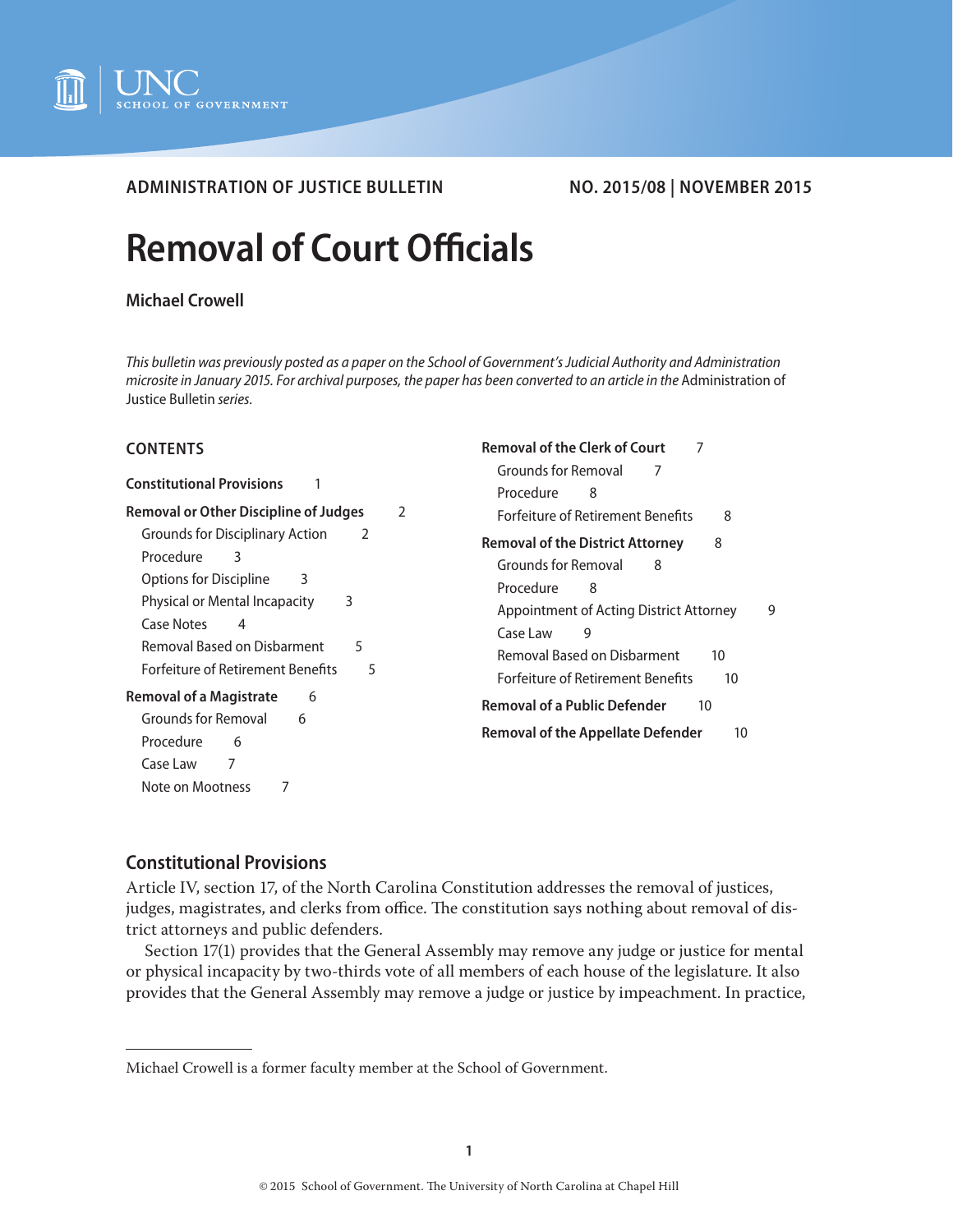<span id="page-1-0"></span>however, the legislature does not get involved in the discipline or removal of judges. (It appears that the last legislative impeachment of a judge was in 1901.) Discipline occurs, instead, through the statutes enacted pursuant to the authority described below.

Section 17(2) authorizes the legislature to set a procedure for removal of a justice or judge for mental or physical incapacity that interferes with the performance of duties and that is or is likely to become permanent. The section also empowers the legislature to set procedures for removal and censure for

- willful misconduct in office,
- willful and persistent failure to perform the duties of the office,
- habitual intemperance,
- conviction of a crime involving moral turpitude, or
- conduct prejudicial to the administration of justice that brings the judicial office into disrepute.

Section 17(3) authorizes the General Assembly to set the procedure for removal of a magistrate for misconduct or mental or physical incapacity.

Section 17(4) authorizes the legislature to set the procedure for removal of the clerk of court. The constitution says the removal is to be by the senior resident superior court judge serving the county and that the clerk is to be given at least ten days' notice of the charges.

The statutes implementing the constitutional provisions for removal of judges, magistrates, and clerks are discussed below, as are the statutes governing removal of district attorneys and public defenders.

# **Removal or Other Discipline of Judges**

Article 30 of General Statutes (hereinafter G.S.) Chapter 7A establishes the Judicial Standards Commission and sets out the grounds and procedure for removal of judges [the word "judges" is used hereafter to include district and superior court and Court of Appeals judges and justices of the Supreme Court]. Generally complaints go to the commission, which has thirteen members, a combination of judges, lawyers, and lay members. The commission investigates and may issue a private letter of caution on its own. For public reprimand, censure, suspension, or removal, the commission recommends action to the Supreme Court.

As discussed at the end of this section, a separate statute empowers the governor to declare a judgeship vacant and appoint a replacement if a judge is disbarred. As also discussed at the end of this section, another statute provides that a judge convicted of certain felonies forfeits all retirement benefits.

#### **Grounds for Disciplinary Action**

G.S. 7A-376(a) allows the Judicial Standards Commission to issue a private letter of caution to a judge for any violation of the Code of Judicial Conduct.

Tracking the constitutional provision discussed above, G.S. 7A-376(b) authorizes the Supreme Court, upon recommendation from the Judicial Standards Commission, to publicly reprimand censure, suspend, or remove a judge for

- willful misconduct in office,
- willful and persistent failure to perform the duties of the office,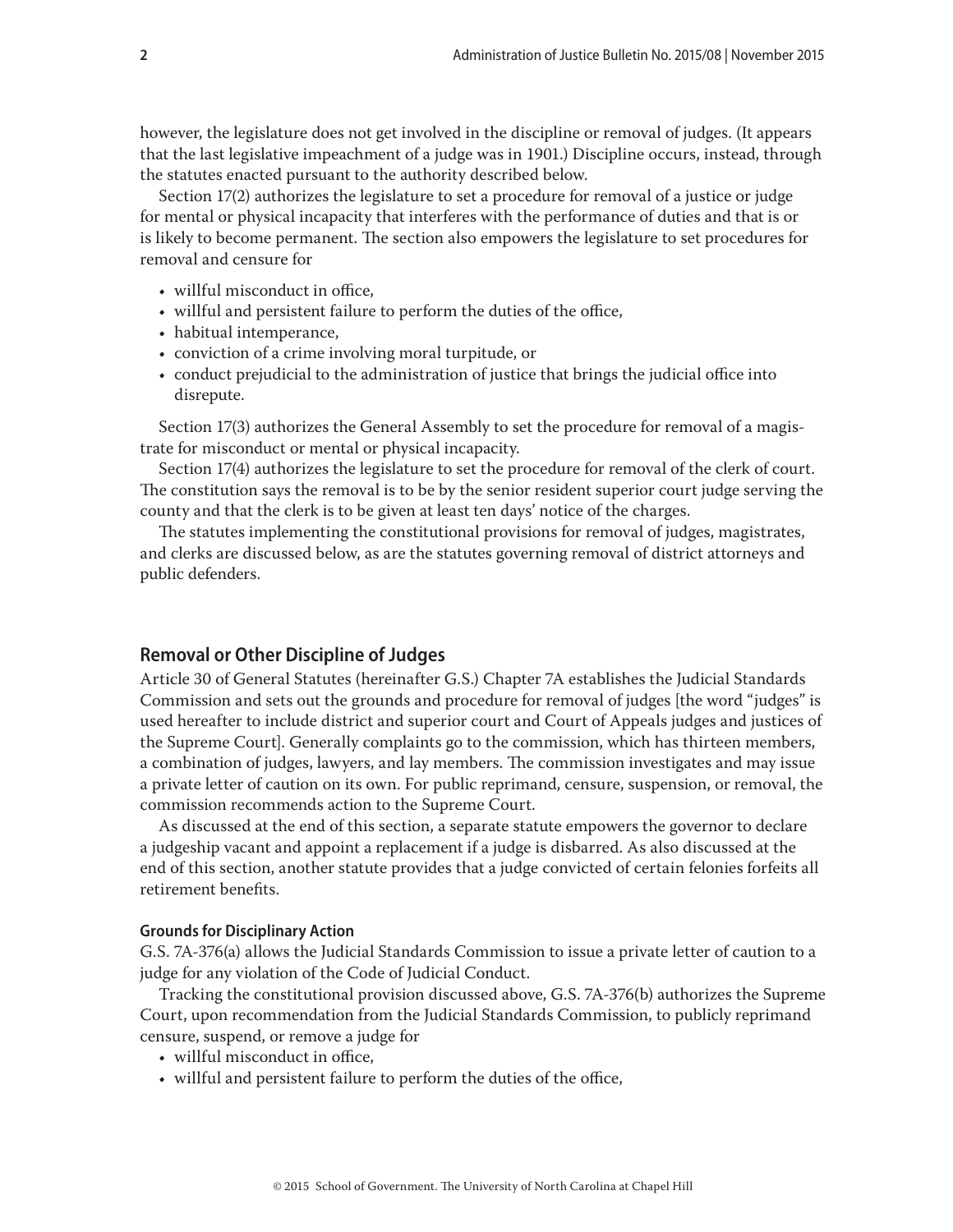- <span id="page-2-0"></span>• habitual intemperance,
- conviction of a crime involving moral turpitude, or
- conduct prejudicial to the administration of justice that brings the judicial office into disrepute.

The preamble to the North Carolina Code of Judicial Conduct specifies that a violation of it may be considered conduct prejudicial to the administration of justice, willful misconduct, or otherwise serve as grounds for discipline under the statute. The preamble goes on to say that no other code—such as, for example, the American Bar Association's Model Code of Judicial Conduct—may be relied upon in interpreting the North Carolina code.

#### **Procedure**

The procedure of the Judicial Standards Commission is set out in G.S. 7A-377. The commission may act on a citizen complaint or on its own. Pursuant to its rules, the commission is divided into two six-member panels, one to investigate complaints and decide whether to proceed to hearing, and the other to conduct the hearing. The chair of the commission sits on both panels, but otherwise membership may not overlap.

All papers submitted to the commission, and its investigation, are confidential and not subject to the public records law, unless waived by the judge being investigated. The commission may issue a private letter of caution which likewise is confidential.

Five members of the commission hearing panel have to agree on a recommendation to the Supreme Court for public reprimand, censure, suspension, or removal. The target judge is entitled to submit a brief and argue to the court. The Supreme Court may act by majority vote and can either accept the recommended discipline, remand to the commission for further proceedings, or reject the recommendation and impose its own discipline.

If the Supreme Court issues a public reprimand, censures, suspends, or removes a judge, the statement of charges, pleadings, commission recommendation, and rest of the record become public; otherwise, those documents remain confidential.

#### **Options for Discipline**

As already indicated, the Judicial Standards Commission may issue a private letter of caution. The Supreme Court may publicly reprimand, censure, suspend, or remove the judge. Under G.S. 7A-376(b), if the judge is suspended it is without pay, and removal from office includes the loss of retirement benefits and disqualification from holding any further judicial office.

#### **Physical or Mental Incapacity**

G.S. 7A-376(c) authorizes the Supreme Court, on recommendation from the Judicial Standards Commission, to suspend a judge for temporary physical or mental incapacity that interferes with the performance of duties, and to remove a judge when the physical or mental incapacity is or is likely to become permanent. A judge suspended for incapacity continues to receive compensation and, if removed, is entitled to any earned retirement benefits but may not sit as an emergency judge.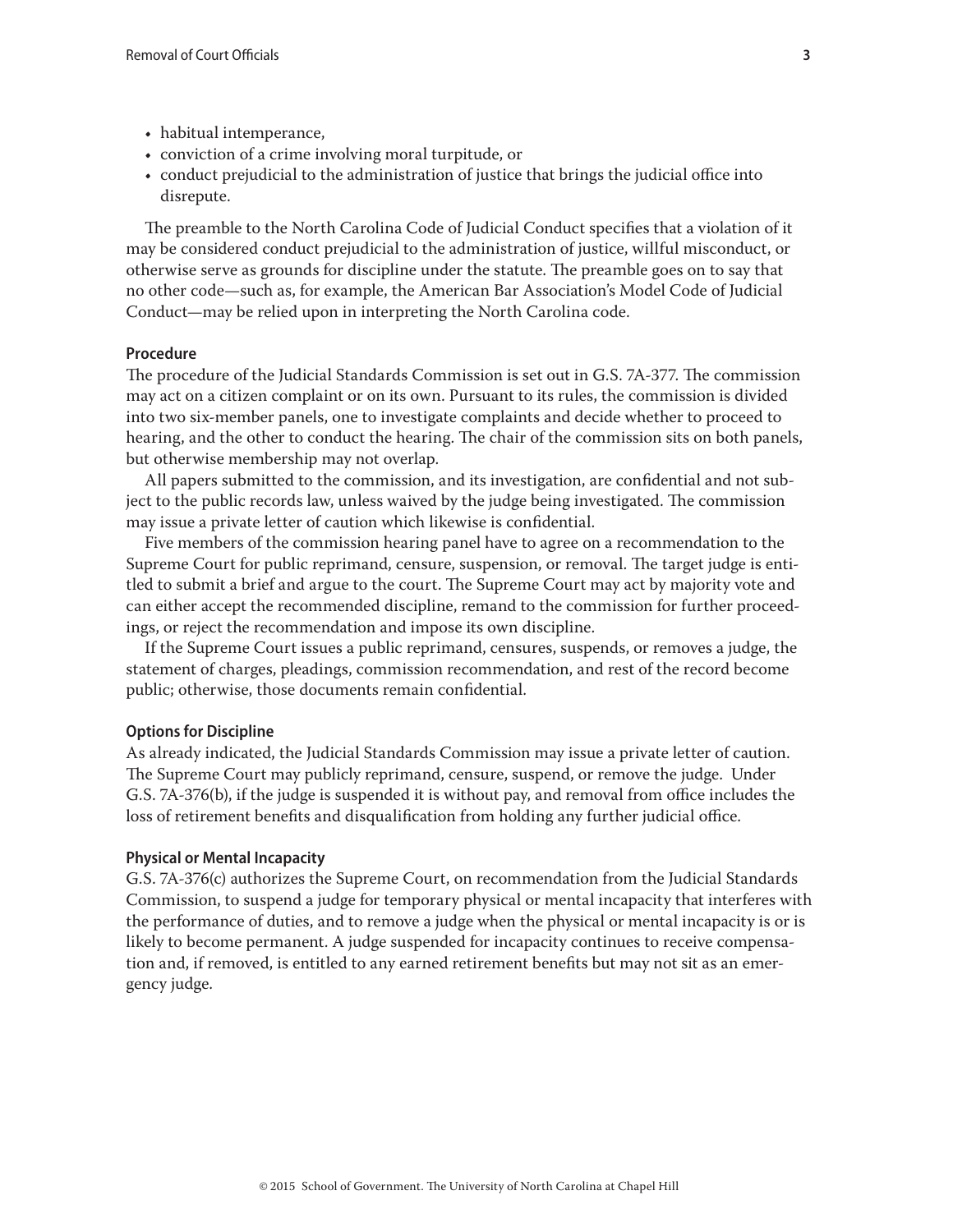# <span id="page-3-0"></span>**Case Notes**

The following cases provide guidance in the discipline of judges:

*In re* **Nowell***,* 293 N.C. 235 (1977). The district judge was censured for disposing of two traffic cases on his own without notice to the defendant or prosecutor. The court's holdings included the following:

- The statutes governing discipline of judges are constitutional.
- The terms "willful misconduct" and "conduct prejudicial to the administration of justice" are not unconstitutionally vague standards.
- The Code of Judicial Conduct is a guide to the meaning of the statutes.
- The standard for the Judicial Standards Commission to apply is clear and convincing evidence. That standard is higher than a preponderance of the evidence and lower than proof beyond a reasonable doubt.
- "Willful misconduct in office is the improper or wrongful use of the power of his office by a judge acting intentionally, or with gross unconcern for his conduct, and generally in bad faith. It involves more than an error of judgment or a mere lack of diligence. . . . A specific intent to use the powers of the judicial office to accomplish a purpose which the judge knew or should have known was beyond the legitimate exercise of his authority constitutes bad faith." *Id*. at 248.
- "[A] judge may also, through negligence or ignorance not amounting to bad faith, behave in a manner prejudicial to the administration of justice so as to bring the judicial office into disrepute. [citation omitted] Likewise, a judge may also commit indiscretions, or worse, in his private life which nonetheless brings the judicial office into disrepute." *Id*. at 248–49.
- Disciplinary action does not require that the judge personally benefitted financially.

*In re* **Peoples***,* 296 N.C. 109 (1978). The district judge was removed for improper handling of traffic cases, putting them in his "personal file" and disposing of them on his own. Among the court's holdings were the following:

- A judge's resignation does not make a disciplinary proceeding moot because removal by the Supreme Court results in the additional punishment of the loss of retirement benefits and disqualification from holding further judicial office.
- The standard to be applied by the Judicial Standards Commission is clear and convincing evidence.
- Both the commission and Supreme Court can consider the judge's failure to testify.
- The Supreme Court is not bound by the commission's recommendation; it may decide on its own whether to censure, suspend, or remove.
- The judge does not have to benefit personally for conduct to be prejudicial to the administration of justice.
- The Code of Judicial Conduct is the guide to proper behavior.
- Willful misconduct is worse than conduct prejudicial to the administration of justice, and a judge should be removed from office only for willful misconduct.

[H]owever . . . conduct prejudicial to the administration of justice, if knowingly and persistently repeated, would itself rise to the level of willful misconduct in office. . . ." *In re* Hunt, 308 NC 328, 338 (1983).

• The provisions on loss of retirement benefits and disqualification from future judicial office are constitutional.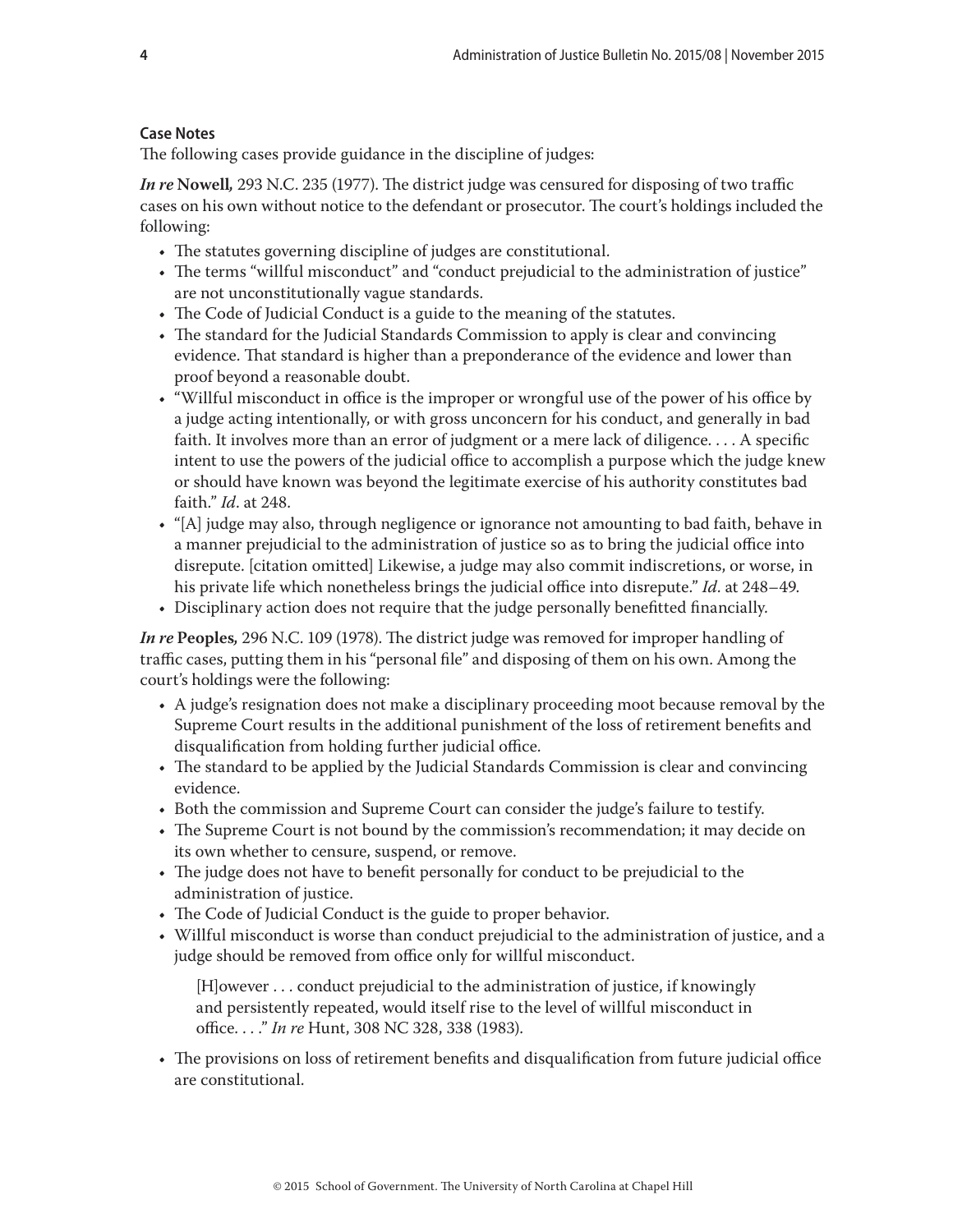<span id="page-4-0"></span>• The procedure provided by the Judicial Standards Commission according to the statutes and its rules satisfies the requirements of due process.

*In re* **Martin***,* 302 N.C. 299 (1981). The district judge was censured and removed from office for attempting to bargain dismissal of defendants' cases in exchange for sexual favors and for presiding over a session in which his own traffic case was pending. The court's holdings included the following:

- The Judicial Standards Commission may use State Bar employees and district attorneys to prosecute judicial misconduct cases in addition to its statutory authorization to employ special counsel, obtain counsel from the Attorney General, employ investigators and obtain investigators from the State Bureau of Investigation. (The commission now has its own staff to investigate and prosecute cases.)
- Willful misconduct is not limited to actions while the judge is presiding in the courtroom; it may include private conduct.
- "Whether the conduct in question can fairly be characterized as 'private' or 'public' is not the inquiry; the proper focus is on, among other things, the nature and type of conduct, the frequency of occurrences, the impact which knowledge of the conduct would likely have on the prevailing attitudes of the community, and whether the judge acted knowingly or with a reckless disregard for the high standards of the judicial office." *Id*. at 316.
- The Judicial Standards Commission and the Supreme Court may consider conduct that occurred in the judge's previous term of office. The end of a term and reelection of the judge does not insulate the prior conduct from discipline when there was no public knowledge of the conduct.

*In re* **Kivett***,* 309 N.C. 635 (1983). The superior court judge was censured and removed from office for attempting to use his position to persuade the DA to not prosecute a case; treating a defendant leniently in exchange for sexual favors; having sex in the judge's chambers; granting judicial favors to an individual because the individual assisted the judge with sexual liaisons; sexually assaulting a female probation officer; and attempting to persuade another judge to prevent a grand jury from indicting him. The court held the following:

- Conduct need not be criminal to be considered willful misconduct for purposes of removal.
- Combining investigative and judicial functions within the Judicial Standards Commission does not violate the judge's due process rights. (The commission now, by rule, is divided into two separate panels, one to investigate complaints and the other to conduct hearings.)
- The commission and Supreme Court may consider conduct that occurred before the judge's last reelection.

# **Removal Based on Disbarment**

G.S. 7A-410 empowers the governor to declare and fill a vacancy in office when a judge is disbarred or suspended from the practice of law and all appeals under G.S. 84-28 have been exhausted. Under G.S. 7A-410.1 the judge's salary is suspended upon disbarment but is restored retroactively if the disbarment or suspension of the law license is reversed upon appeal.

# **Forfeiture of Retirement Benefits**

Under G.S. 135-75.1 and -56 a judge who is convicted of certain specified federal and state felonies, primarily dealing with matters of public corruption, forfeits all state retirement benefits.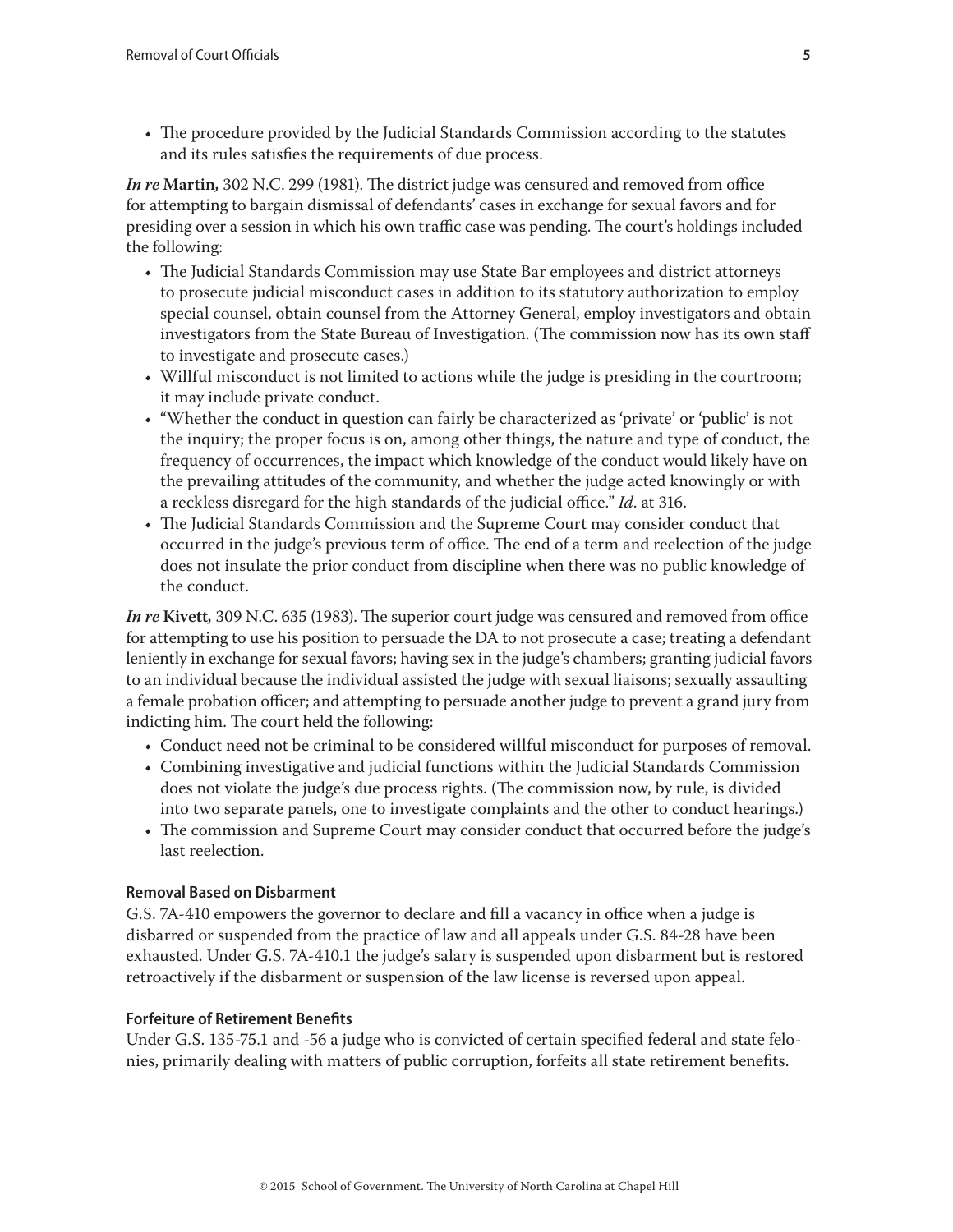# <span id="page-5-0"></span>**Removal of a Magistrate**

As discussed above, article IV, section 17(3), of the North Carolina Constitution authorizes the General Assembly to establish a procedure for removal of a magistrate for misconduct or mental or physical incapacity. The legislature has implemented that provision by enactment of G.S. 7A-173.

#### **Grounds for Removal**

G.S. 7A-173(a) provides that the grounds for removal of a magistrate are the same as for removal of a judge. Thus, the grounds for removal are

- willful misconduct in office,
- willful and persistent failure to perform the duties of the office,
- habitual intemperance,
- conviction of a crime involving moral turpitude, and
- conduct prejudicial to the administration of just ice that brings the judicial office into disrepute.

Because the grounds for removal are the same as for a judge, the Code of Judicial Conduct may be consulted to construe the statute. The preamble to the Code of Judicial Conduct says that any violation may be considered conduct prejudicial to the administration of justice or willful misconduct.

#### **Procedure**

The procedure for removal is set out in G.S. 7A-173(b), (c), and (d) and includes these steps:

- The process begins with the filing of "sworn written charges" with the clerk of court. The statute does not limit who may file such charges.
- If the chief district judge determines that the charges, if true, would be grounds for removal, the judge may suspend the magistrate pending a hearing. The magistrate's salary continues during the suspension.
- If a hearing is ordered, the chief district judge schedules a hearing before a superior court judge and sees that the magistrate is served with written notice of the hearing and a copy of the charges.
- The hearing may be before the senior resident superior court judge or any superior court judge holding court in the district.
- The hearing is to be held not less than ten and not more than thirty days after the magistrate has been given a copy of the charges.
- The hearing is public and must be recorded.
- The superior court judge must make findings of fact and conclusions of law.
- If the judge finds that grounds for removal exist, the judge must remove the magistrate from office and terminate the magistrate's salary. The statute does not give the judge discretion to order a lesser penalty.
- The magistrate may appeal the removal to the Court of Appeals for legal error. The magistrate is suspended from performing duties during the appeal.
- If the magistrate is restored to office upon appeal, the magistrate is entitled to back pay to the time of removal.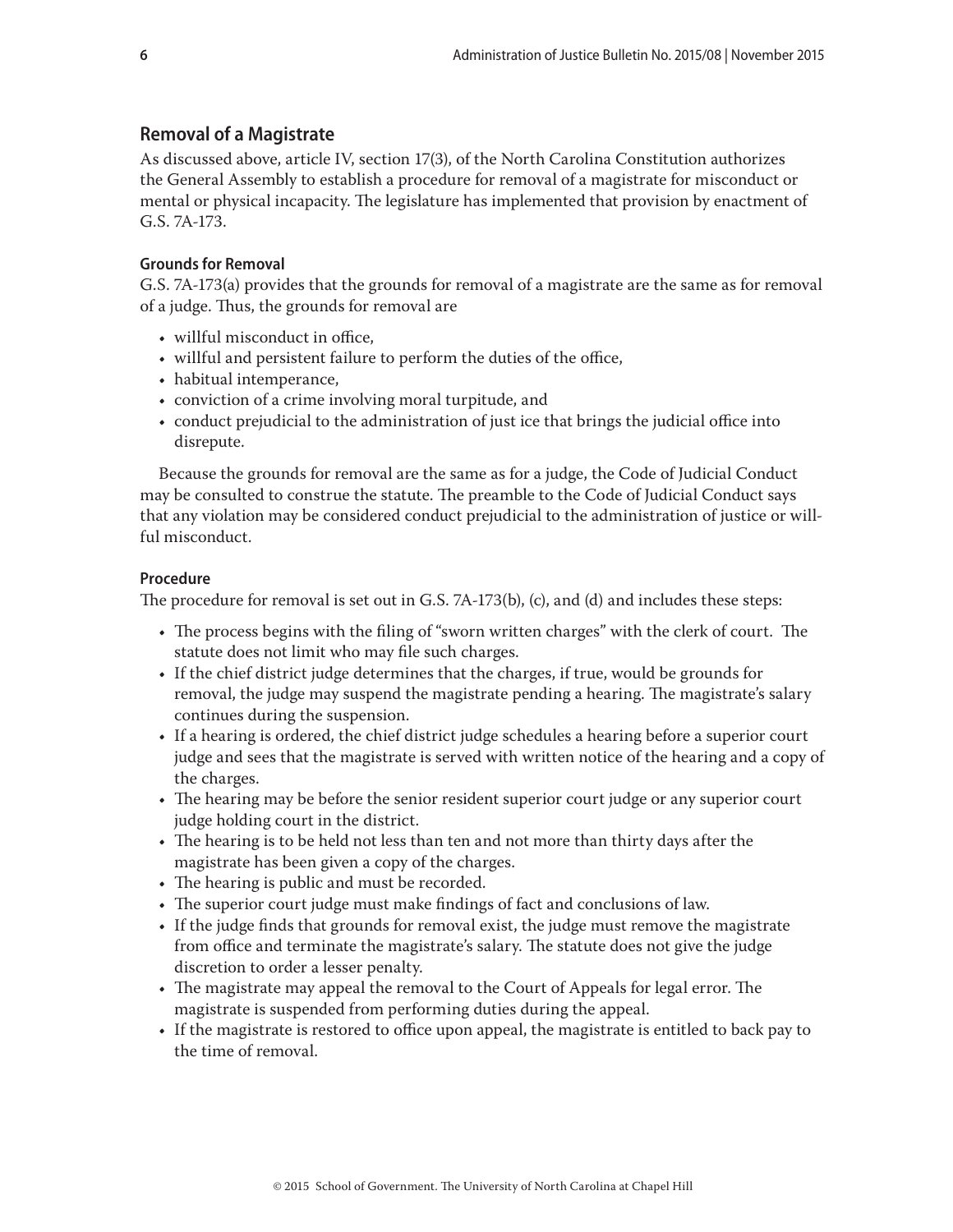# <span id="page-6-0"></span>**Case Law**

The following cases provide additional guidance on removal of magistrates:

**State v. Greer***,* 308 N.C. 515 (1983). Enactment of the removal statute does not prevent prosecution of a magistrate for violation of G.S. 14-230, corruption in office.

*In re* **Ezzell***,* 113 N.C. App. 388 (1994). The magistrate was removed for sexual harassment. The court's holdings included the following:

- It may be that prosecution of a magistrate for removal is not within the constitutional duties of a district attorney, and that the superior court judge was incorrect in requesting the DA to undertake that role, but in this case the magistrate did not have standing to raise the issue and could not show that it affected the result.
- The superior court judge may appoint an independent counsel to prosecute the removal.
- The senior resident superior court judge is not disqualified from hearing the removal proceeding just because the judge appointed the magistrate.

*In re* **Kiser***,* 126 N.C. App. 206 (1997). The magistrate was removed for aiding and abetting a teenager in unlawfully purchasing alcohol. The court held that although the grounds for removal of a magistrate are the same as for a judge, the court does not have discretion, as with a judge, to censure or suspend the magistrate; rather, by statute, the only option for the court is to remove the magistrate from office.

# **Note on Mootness**

A removal proceeding against a judge is not made moot by the judge's resignation because the judge may face punishment in addition to loss of the office—loss of retirement benefits and disqualification from future judicial office—as a result of the removal. Because a magistrate does not face such additional punishment, the resignation of the magistrate would make the removal proceeding moot. A magistrate who is removed is not disqualified from being subsequently appointed to the office.

# **Removal of the Clerk of Court**

As discussed above, article IV, section 17(4), of the North Carolina Constitution provides for removal of the clerk of court by the senior resident superior court judge for misconduct or mental or physical incapacity. The statute implementing the constitutional provision is G.S. 7A-105. A separate statute provides for forfeiture of retirement benefits if a clerk is convicted of certain specified felonies.

# **Grounds for Removal**

Following the language of the constitution, G.S. 7A-105 provides that a clerk of court may be removed for willful misconduct or mental or physical incapacity. The statute does not further define those terms.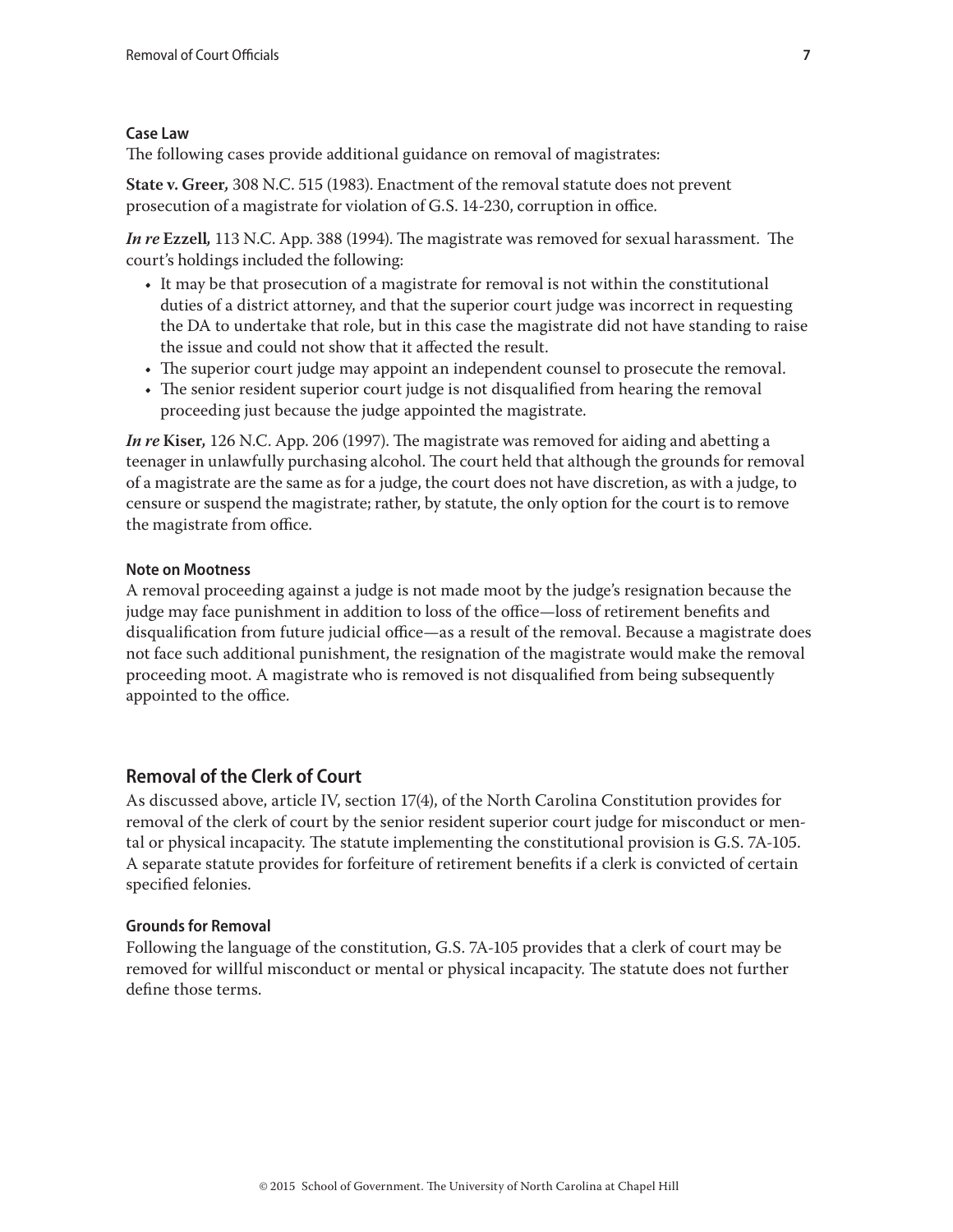#### <span id="page-7-0"></span>**Procedure**

G.S. 7A-105 specifies that the procedure for removal of a clerk is the same as for removal of a district attorney except for where the removal petition is filed and who hears the removal proceeding. The procedure for removal of a district attorney is described below. When the proceeding is for removal of a clerk, the sworn affidavit which alleges the grounds for removal is filed with the chief district judge rather than with the clerk. The removal hearing for a clerk is heard by the senior resident superior court judge of the district. In practice, the senior resident judge often will recuse and another judge will have to be assigned to hear the matter. The senior resident may suspend the clerk pending the hearing, if there is probable cause to believe the charges are true, and may appoint an acting clerk during the suspension.

#### **Forfeiture of Retirement Benefits**

Under G.S. 135-75.1 and -56 a clerk who is convicted of certain specified federal and state felonies, primarily involving matters of public corruption, forfeits all state retirement benefits.

# **Removal of the District Attorney**

The North Carolina Constitution is silent on removal of a district attorney, but G.S. 7A-66 sets out the grounds for removal and the procedure.

As discussed at the end of this section, a separate statute empowers the governor to declare a vacancy and appoint a replacement when a district attorney is disbarred. Yet another statute, also discussed at the end of this section, provides that a district attorney forfeits all retirement benefits upon conviction of certain specified felonies.

#### **Grounds for Removal**

The grounds for suspension or removal of a district attorney as specified in G.S. 7A-66 are:

- mental or physical incapacity interfering with the performance of duties that is, or is likely to become, permanent;
- willful misconduct in office;
- willful and persistent failure to perform the duties of the office;
- habitual intemperance;
- conviction of a crime involving moral turpitude;
- conduct prejudicial to the administration of justice which brings the office into disrepute; and
- knowingly authorizing or permitting an assistant district attorney to commit any act which would be grounds for removal.

#### **Procedure**

The procedure for removal, as set out in G.S. 7A-66, includes these steps:

- The process begins with the filing of a sworn affidavit charging the district attorney with specific grounds for removal. The affidavit may be filed by any person. It is filed with the clerk of court of the county where the DA lives.
- The clerk is to bring the affidavit to the attention of the senior resident superior court judge immediately.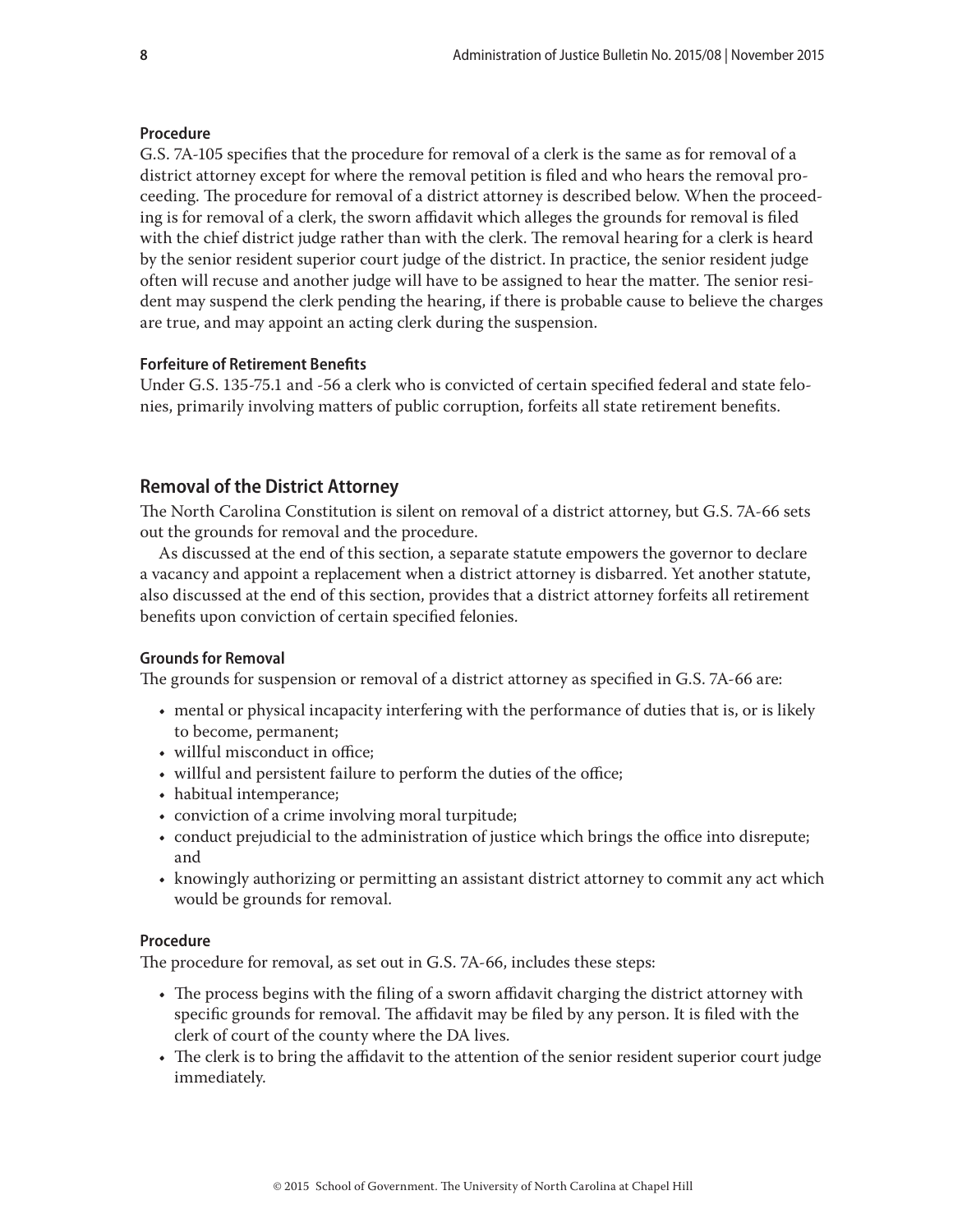- <span id="page-8-0"></span>• The senior resident judge is to review and act upon the charges within thirty days or refer the matter within that time to another superior court judge who either lives in the district or is holding court there.
- The judge reviewing the charges may, but is not required to, suspend the DA pending a hearing if the judge determines that the charges would indeed be grounds for removal if true and that there is probable cause to believe the charges are true. The DA's salary continues during the suspension.
- If the judge determines that the charges are not grounds for removal, or that there is no probable cause to believe they are true, the judge is to dismiss the proceeding.
- The DA is to be given written notice of the hearing with a copy of the charges. The statute does not specify who is responsible for giving the notice. In the absence of other direction, the superior court judge who sets the hearing should direct that the notice be served.
- The hearing is to be held not less than ten and not more than 30 days after the notice is served.
- The hearing may be before the superior court judge who reviewed the charges or any other superior court judge who lives in or is holding court in the district.
- The hearing is required to be public and must be recorded.
- The judge is to make findings of fact and conclusions of law. The judge must order removal and terminate the DA's salary upon finding that grounds for removal exist.
- The DA may appeal a removal order to the Court of Appeals for error of law. The DA may not perform duties of the office while the appeal is pending. A DA who is reinstated upon appeal or remand is entitled to back pay to the time of removal.

# **Appointment of Acting District Attorney**

G.S. 7A-62 authorizes the governor to appoint an acting district attorney whenever the DA becomes "for any reason unable to perform his duties . . . ." That statute would allow the appointment of an acting DA when the DA is suspended pursuant to G.S. 7A-66.

# **Case Law**

The following cases provide guidance in the removal of the district attorney:

*In re* **Spivey***,* 345 N.C. 404 (1997). The district attorney was removed from office for using a racial epithet while drunk at a bar. Among the court's holdings were the following:

- The constitution gives the General Assembly the authority to set the procedure for removal of a district attorney. A district attorney is not subject to removal by impeachment.
- The racial epithet used by the DA amounted to fighting words which are not subject to First Amendment protection and thus may be the basis for removal.
- The trial court may appoint a lawyer to prosecute the removal of the DA. Independent counsel is necessary to afford due process, to avoid the judge having to both present and decide the case.
- The removal proceeding is an inquiry; it is neither a civil suit nor a criminal prosecution.

*In re* **Hudson***,* 165 N.C. App. 894 (2004). The superior court judge dismissed a proceeding for removal of the district attorney, and the Court of Appeals upheld the decision. The court's holdings included the following:

• There is no appeal from a superior court judge's decision dismissing a removal proceeding.